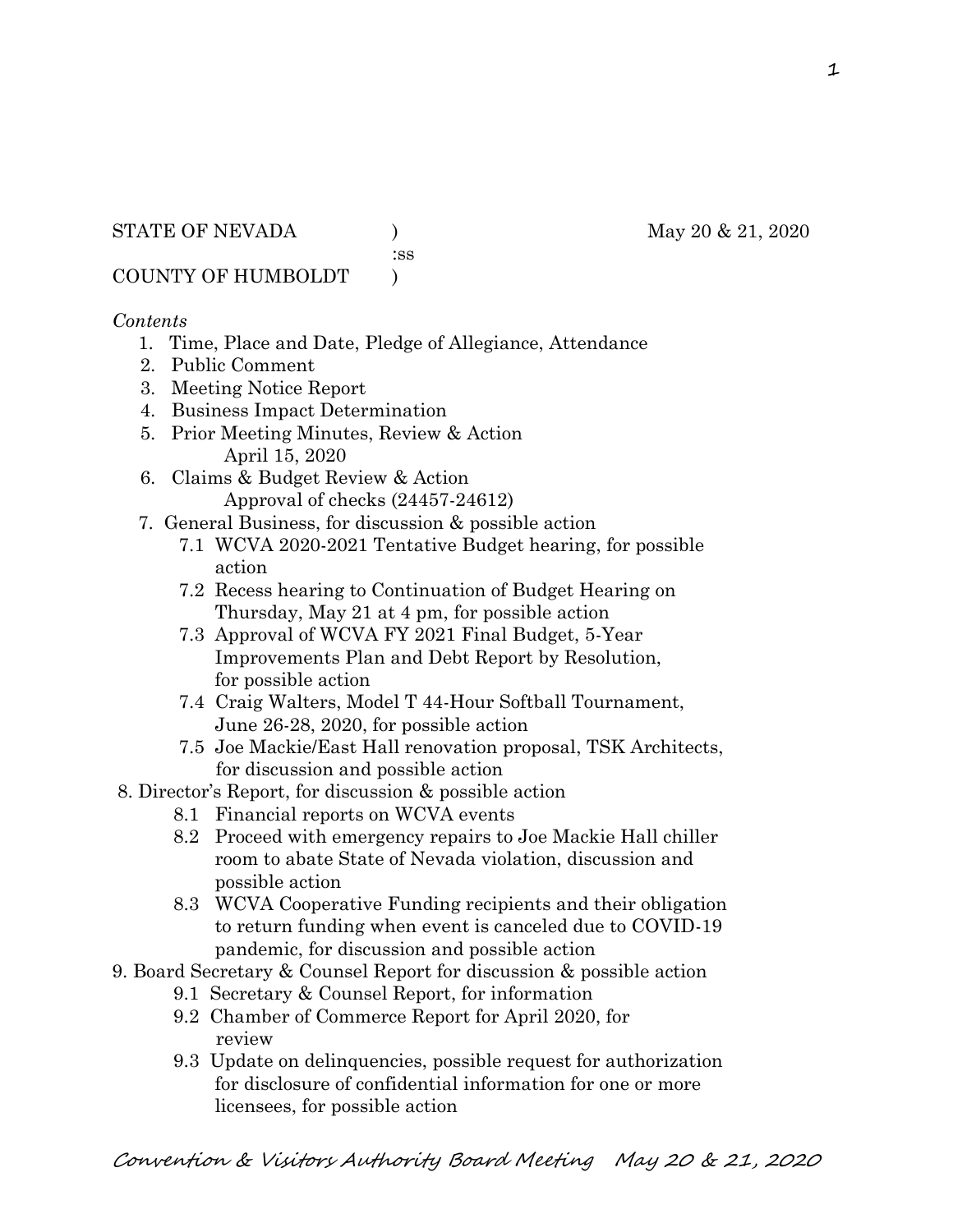- 9.4 Annual Budget Hearing, for possible action
- 9.5 Improvement projects status reports –, Event Center LED wall/board retrofit, Permanent storage facility for removable WEC & Pavilion floors, Joe Mackie Hall improvements, West Hall signage project, West Hall Parking Lot lighting, for information
- 9.6 Recent developments, if any
- 10. Board Administrator Report, for discussion & possible action
	- 10.1 Financial reports, for information
- 11. Other Reports
- 12. Public Comment
- 13. Recess
- 14. Adjournment

### **MINUTES, MAY 20, 2020**

**1. Time, Place and Date.** The Winnemucca Convention & Visitors Authority met in regular session in full conformity with the law 4:00 pm on Wednesday, May 20, 2020 with Chairman Terry Boyle presiding.

In accordance with Governor Sisolak's Declaration of Emergency in Response to the COVID-19 epidemic, Board members and Staff attended via video or teleconference. Members of the public and those who had business with the board were directed to login or phone in to participate.

### **Pledge of Allegiance.**

**Attendance.** *Convention and Visitors Authority Board Officials Present:*

| Terry Boyle        | Chairman and Motel Representative      |
|--------------------|----------------------------------------|
| <b>Brian Stone</b> | Vice Chairman and Hotel Representative |
| Jim Billingsley    | Treasurer and City Representative      |
| John Arant         | Business Representative                |
| Ron Cerri          | County Representative                  |
| Bill Macdonald     | Secretary and Counsel                  |
| Kendall Swensen    | Board Administrator                    |

*Convention and Visitors Authority Board Officials Absent:* None

*Staff Members Present:* Kim Petersen Director Shelly Noble Administrative Clerk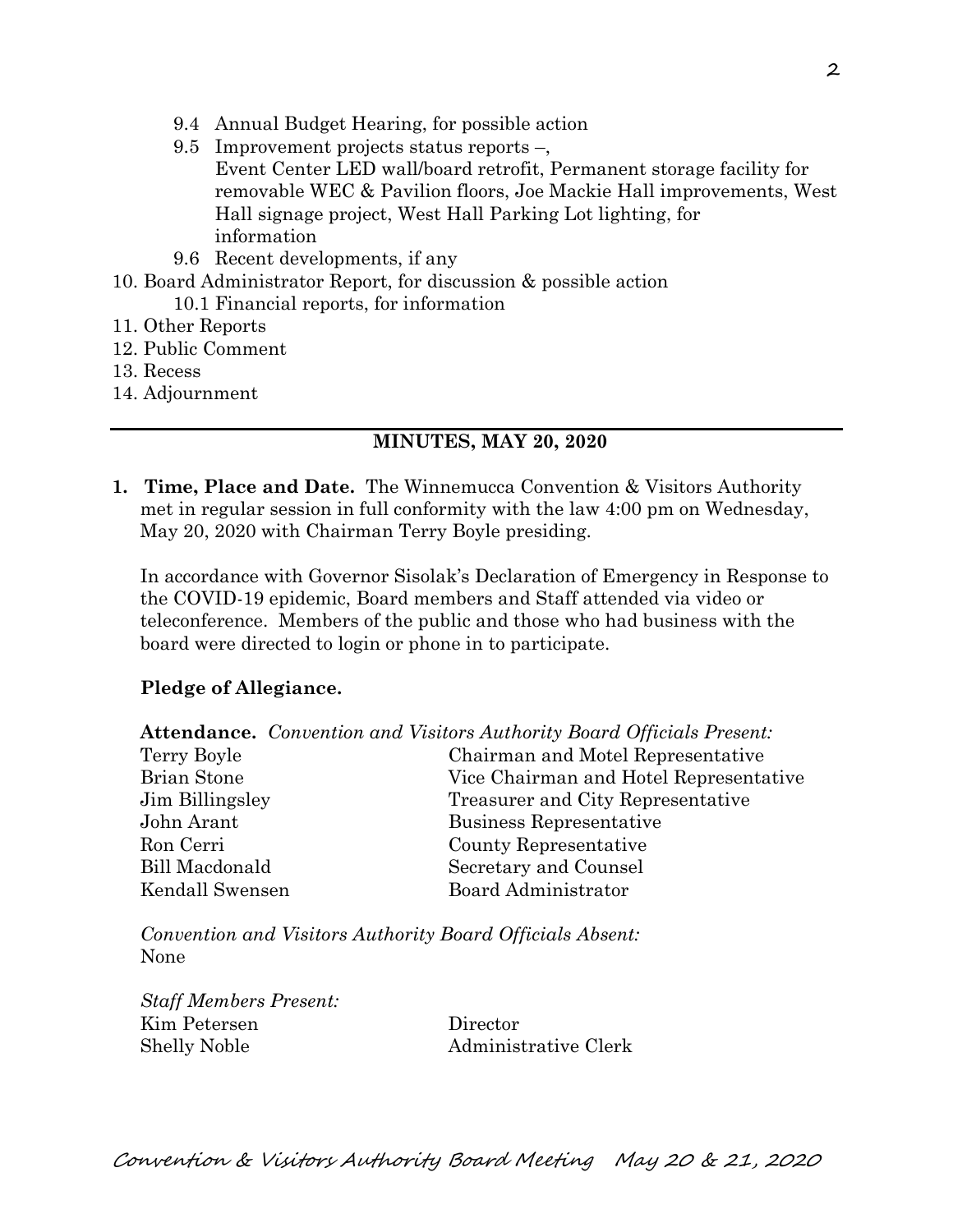*Staff Members Absent:* None

*Others Present:*

 Craig Walters Model T 44-Hour Softball Tournament, present via teleconference

# **2. Public Comment.**

None.

## **3. Meeting Notice Report.**

Chairman Boyle reported that notice, including meeting agenda, was posted by Shelly Noble by 9:00 am Friday, May 15, 2020 at Humboldt County Library, Court House, Post Office, City Hall and Convention Center West Hall. No persons have requested mailed notice during the past six months.

**4. Business Impact Determination.** Chairman Boyle asked whether any agenda item proposes the adoption by the city or by the county or by the WCVA of any rule, including any ordinance or resolution which would impose, increase or change the basis for the calculation of a fee that is paid in whole or in substantial part by businesses, which would impose a direct and significant economic burden upon a business or directly restrict the formation or expansion of a business, pursuant to NRS Chapter 237? The Chairman called for board or public input thereon; Counsel reported there was no agenda problem; there was no public comment thereon. Action taken.

 *Terry Boyle made a motion that there appears to be no business impacting fee matter on today's agenda. The motion carried, 5-0.*

## **5. Minutes, Review & Action**

Prior meeting minutes of April 15, 2020.

*Brian Stone made a motion to accept the minutes of the April 15, 2020 meeting. Motion carried, 4-0.* Ron abstained because he was not present at this meeting.

**6. Claims, Review & Action.** The following claims, which had been submitted in list form to the board members for review with their 3-day meeting notice and agenda, with the opportunity to obtain further information before or at the meeting, were submitted for payment on May 20, 2020:

| BANK ACCOUNT      | <b>CHECK NUMBERS</b> | AMOUNT       |
|-------------------|----------------------|--------------|
| Nevada State Bank | $24457 - 24612$      | \$175,819.52 |

*John Arant made a motion to approve all claims submitted for May 20, 2020. The motion carried, 5-0.*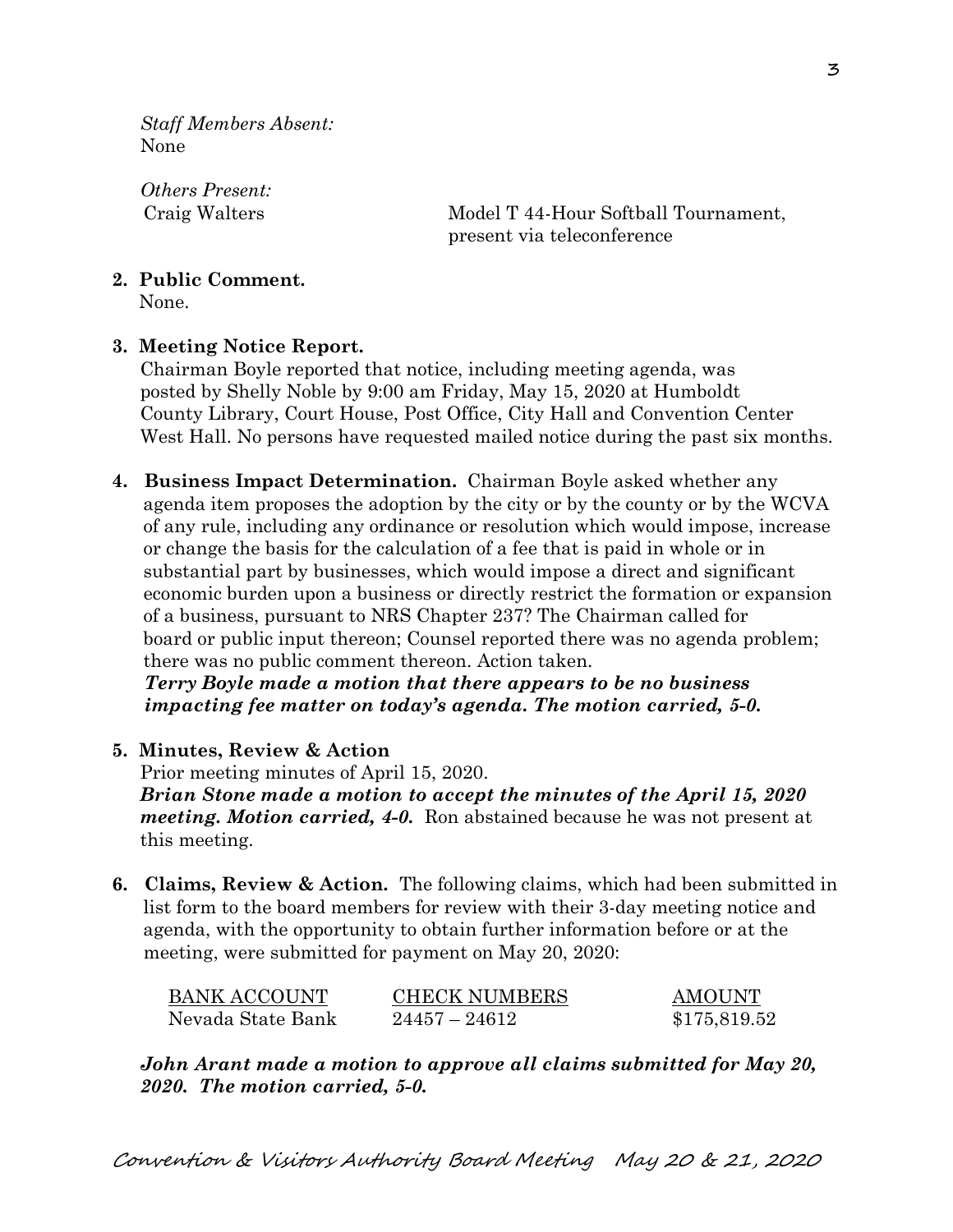### **7. General Business, for discussion & possible action**

## **7.1 WCVA 2020-2021 Tentative Budget hearing, for possible action**

 There were no questions, input or public comment on this tentative budget. The Nevada Department of Taxation has given its approval for this tentative budget. The Humboldt Sun recently began printing the newspaper once a week. Previously it was published twice a week. Since we are required to publish budget hearing information per NRS, our meeting date for the budget hearing was one day short of the time frame of this requirement. Bill contacted the Nevada Department of Taxation about this issue and they have agreed that all efforts were made in an effort to allow the public's input. Bill's correspondence was distributed to board members. It is for this reason that this board will recess today's meeting after conducting its business and reconvene tomorrow in order to comply with statute so that members of the public are given the opportunity to provide input on the WCVA 2021 budget.

## **7.2 Recess hearing to Continuation of Budget Hearing on Thursday, May 21 at 4 pm, for possible action**

Budget hearing recessed to May 21 at 4 pm. See item 7.1.

## **7.3 Approval of WCVA FY 2021 Final Budget, 5-Year Improvements, Plan and Debt Report by Resolution, for possible action**

Kendall presented the final budget to this board. It is the same as the tentative budget approved March 18, 2020. Revenue in this budget is stated as \$1,450,000, expenditures \$3,300,000. After some additional discussion of current hotel/motel occupancy that is running at approximately 35% of last year's collections, board members directed Kendall to reduce revenue an additional \$250,000 to \$1,200,000. This is approximately 60% of our room tax revenue for this fiscal year. Our estimated expenditures will remain the same. This will leave an ending fund balance of approximately \$260,000. These figures can be augmented later, if necessary. Approval of this budget will take place at tomorrow's meeting.

## **7.4 Craig Walters, Model T 44-Hour Softball Tournament, June 26-28, 2020, request for Cooperative Funding, for possible action**

Mr. Walters was present via teleconference. Mr. Walters continues to be hopeful that he and his colleagues will be able to produce a 44-hour tournament this summer. They had originally planned to hold it on June 26- 28 but now that Night in the Country has canceled their concert weekend, Mr. Walters is looking to move his tournament to July 24-26. This will give everyone more time to plan and also see how the pandemic is affecting Nevada communities. Currently, there are no conflicting events on this weekend, which isn't surprising since a lot of producers have chosen to cancel their summer events. Terry and Brian were a little more pessimistic in their outlook for summer travel and activities, but the board agreed to, once again,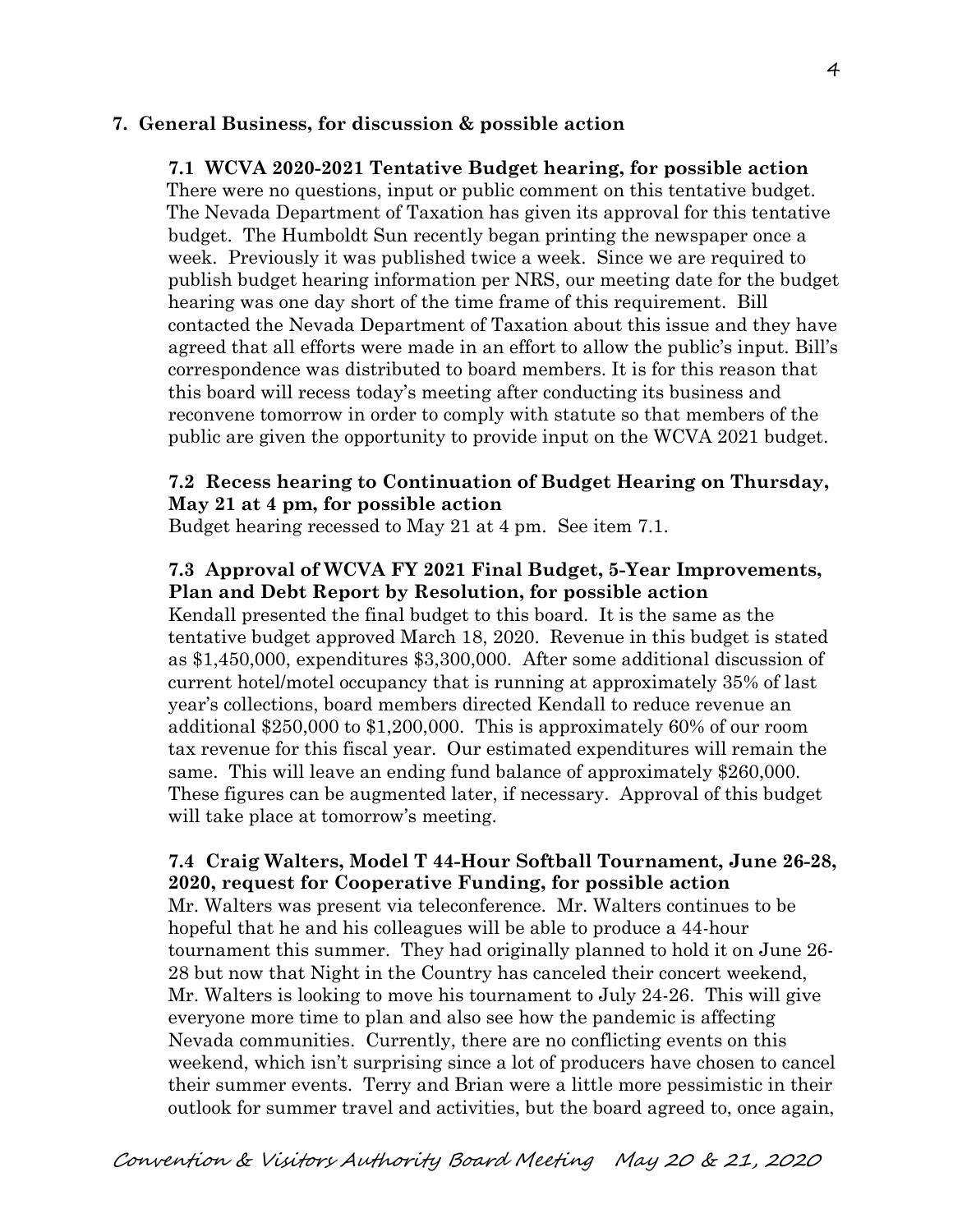table any funding decisions one more month. This item will be placed on the June meeting agenda. They requested that Mr. Walters provide information at the June meeting on the status of summer tournaments in the Reno/Northern California areas at that time.

### **7.5 Joe Mackie/East Hall renovation proposal, TSK Architects, for discussion and possible action**

Kim was hoping to bring a proposal from TSK Architects on the improvements to the East Hall that this board discussed. The first of these were main floor restrooms and exterior updates. He has not received any information yet so this item will be included on the June agenda.

### **8. Director's Report.**

**8.1 Financial reports on WCVA events**  Included for review.

### **8.2 Proceed with emergency repairs to Joe Mackie Hall chiller room to abate State of Nevada violation, discussion and possible action**

As a reminder, earlier this year after an inspection, the Joe Mackie Hall chiller received a Notice of Violation. There were several items found to be in violation and it appears that this chiller was never inspected when it was installed many years ago. We are now required to bring it up to current codes. Recently, Gardner Engineering provided engineering and design services to satisfy these requirements. Alan DuVall (A-1 Commercial Service Company) has been in touch with the Nevada OSHA Compliance office to ensure that the plans provided by Gardner Engineering comply with current codes. These plans have been tentatively approved and Alan is now presenting his proposal to this board to complete this work. It is outlined on the proposal that was distributed with this agenda. The cost for the work to be completed is \$37,522. *Brian Stone made a motion to accept A-1 Commercial Service Company's proposal to complete the emergency repairs to the Joe Mackie Hall chiller room as presented at a cost of \$37,522. Motion carried, 5-0.* 

### **8.3 WCVA Cooperative Funding recipients and their obligation to return funding when event is canceled due to COVID-19 pandemic, for discussion and possible action**

A list of events that this board funded this year and whose checks have been issued, was attached to this agenda. The first three (Shooting The West, Winnemucca Balloon Festival and Winnemucca Badger Baseball Tournament) are events whose dates have passed and have canceled. The remaining events have had funds issued to them but have not officially canceled or communicated with us if they plan to move forward or not. There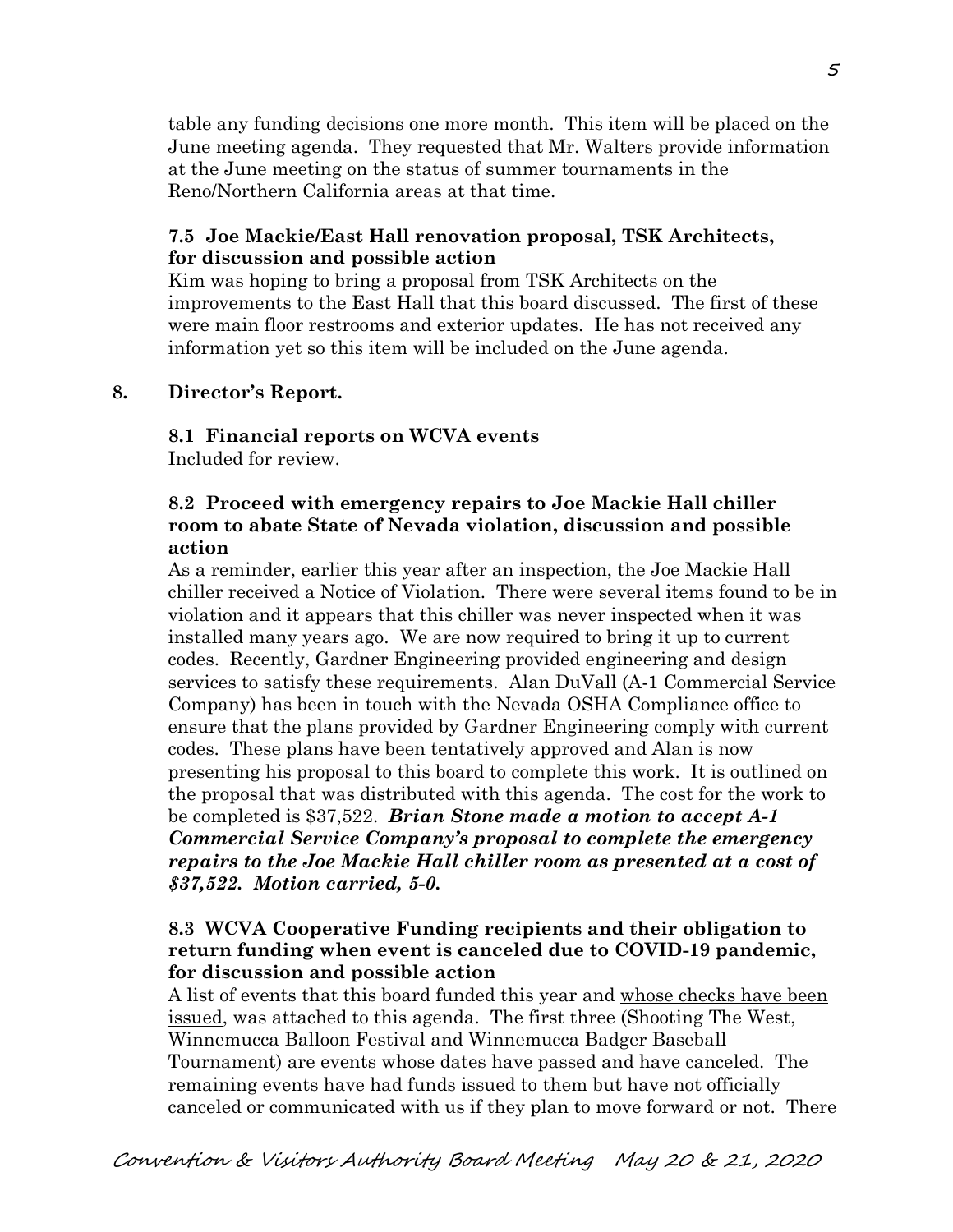are other events on the calendar that WCVA has approved funding for but they have not received their funds yet. Kim wanted to discuss whether board members wanted to request that funds be returned or possibly rolled over into 2021. After some discussion, the board was in agreement that if an event is canceled due to the pandemic and they have received WCVA funding that this money needs to be returned to WCVA. *Jim Billingsley made a motion authorizing Kim to contact Shooting The West, Winnemucca Balloon Festival and Winnemucca Badger Baseball Tournament and request that since their events were canceled due to the pandemic that they return their funding. Kim is also to contact any other 2020 events that cancel due to the pandemic and who have received funds and request that this money be returned. Motion carried, 5-0.* 

**9. Secretary and Counsel, Monthly report, for discussion & possible action**

 **9.1 Secretary & Counsel Report, for information**  This report is included in Bill's report.

**9.2 Chamber of Commerce Report for April 2020, not received** This report is included in Bill's report.

# **9.3 Update on delinquencies, possible request for authorization for disclosure of confidential information on one or more licensees, for possible action**

No report.

 **9.4 Annual Budget Hearing, for possible action** See item 9.1.

**9.5 Improvements projects status reports – Permanent storage facility for removable WEC & Pavilion floors, Joe Mackie Hall improvements, West Hall signage project, West Hall parking lot lighting**

No report.

**9.6 Recent developments** No report.

### **10. Board Administrator.**

#### **10.1 Financial Reports, for discussion**

The board again discussed their concerns about a significant decline in room tax revenue. We may end up with total collections near last year's amount since we were up slightly before the pandemic and its affects.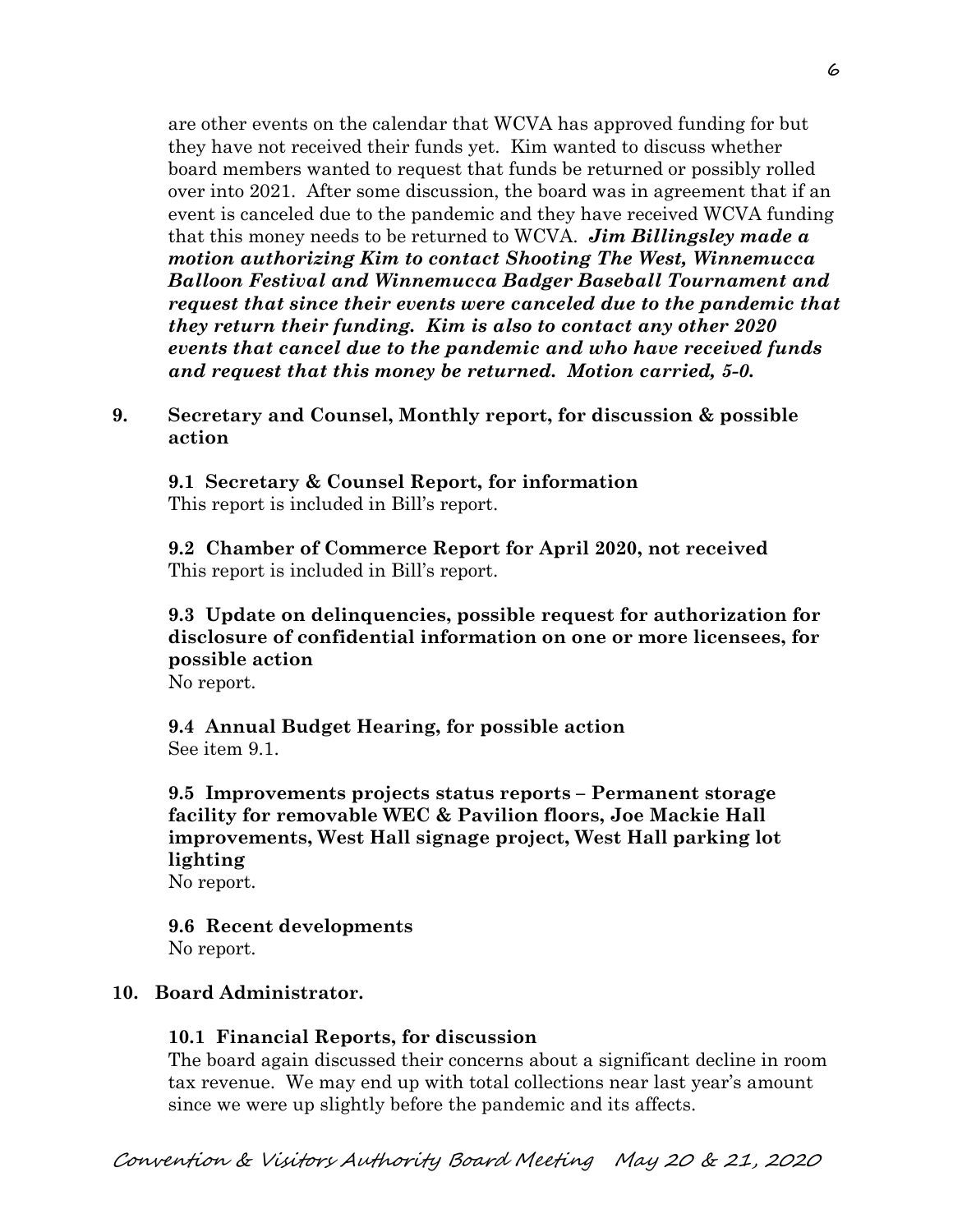#### **11. Other reports**

#### **13.1 COVID-19 pandemic update**

Kim reported that he has been working with similar facility directors around the state to prepare protocols that will be followed as the state opens up businesses and events in the upcoming months. It has been difficult as CDC guidelines continue to change. These procedures have been presented to state officials and we are waiting to hear if they are acceptable. Silver State International Rodeo has been in contact with Kim and is anxious move forward with their event but we cannot give them the green light until we hear that our procedures are approved by the state.

#### **13.2 Cemetery sign**

The new sign has just been installed and looks great. We are working to get Lowry graduates and their pictures up to celebrate their graduation.

#### **13.3 Convention Center clean up**

Throughout the past weeks as our facility has not had any events, our facilities attendants have been busy completing jobs that they normally do not have time to complete. The basement of the East Hall has been cleaned out and several loads taken to the dump. The metal items were picked up by Robison Metal Recycling.

#### **13.4 NHPA World Championship Tournament**

Kim is waiting to hear if this year's National Horseshoe Pitchers Association World Championship Tournament in Monroe, Louisiana is still going to take place. We were to have a trade show booth at this tournament and Kim was supposed to give a talk promoting Winnemucca and the 2021 tournament. Next month Kim will report to this board whether or not this tournament is going to proceed.

#### **13.5 2020 Ranch Hand Rodeo**

At this time, this year's event is showing approximately \$16,000 in profit. We always have a few bills that come in late, but this year's event was successful and the timing fortuitous.

#### **12. Public Comment**

None.

#### **13. Recess**

*Terry Boyle made a motion to recess this meeting to 4 pm tomorrow, May 21, 2020. Motion carried, 5-0.*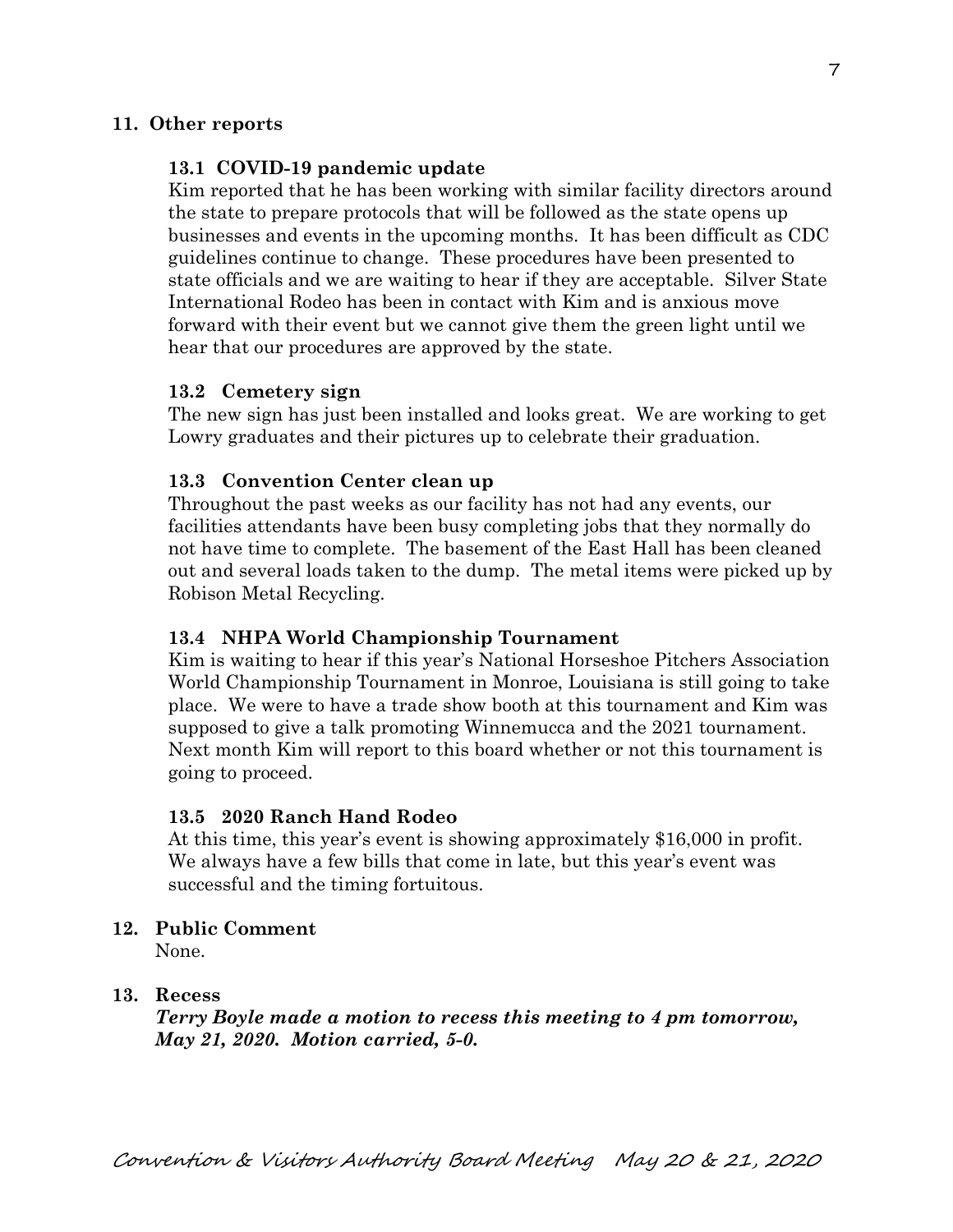## **MINUTES MAY 21, 2020**

**-----------------------------------------------------------------------------------------------------------------**

In accordance with Governor Sisolak's Declaration of Emergency in Response to the COVID-19 epidemic, Board members and Staff attended via video or teleconference. Members of the public and those who had business with the board were directed to login or phone in to participate.

Chairman Boyle reconvened the WCVA May 2020 board meeting at 4 pm on May 21, 2020.

### **Attendance.**

| Convention and Visitors Authority Board Officials Present |                                   |
|-----------------------------------------------------------|-----------------------------------|
| Terry Boyle                                               | Chairman and Motel Representative |
| John Arant                                                | Business Representative           |
| Ron Cerri                                                 | County Representative             |
| Bill Macdonald                                            | Secretary and Counsel             |
| Kendall Swensen                                           | Board Administrator               |

*Convention and Visitors Authority Board Officials Absent:* Brian Stone Vice Chairman and Hotel Representative Jim Billingsley Treasurer and City Representative

*Staff Members Present:* Kim Petersen Director Shelly Noble Administrative Clerk

*Staff Members Absent:* None

*Others Present:* None

**Public Comment.** None.

### **Budget Hearing for WCVA 2020-2021 Tentative Budget.**

There were no questions, input or public comment on this tentative budget. The Nevada Department of Taxation has given its approval for this tentative budget.

## **Approval of WCVA FY 2021 Final Budget, 5-Year Improvements Plan and Debt Report by Resolution, for possible action**

After yesterday's discussion, Kendall reduced our projected 2021 revenue to \$1,200,000. Projected expenditures will remain the same at \$3,300,000. This will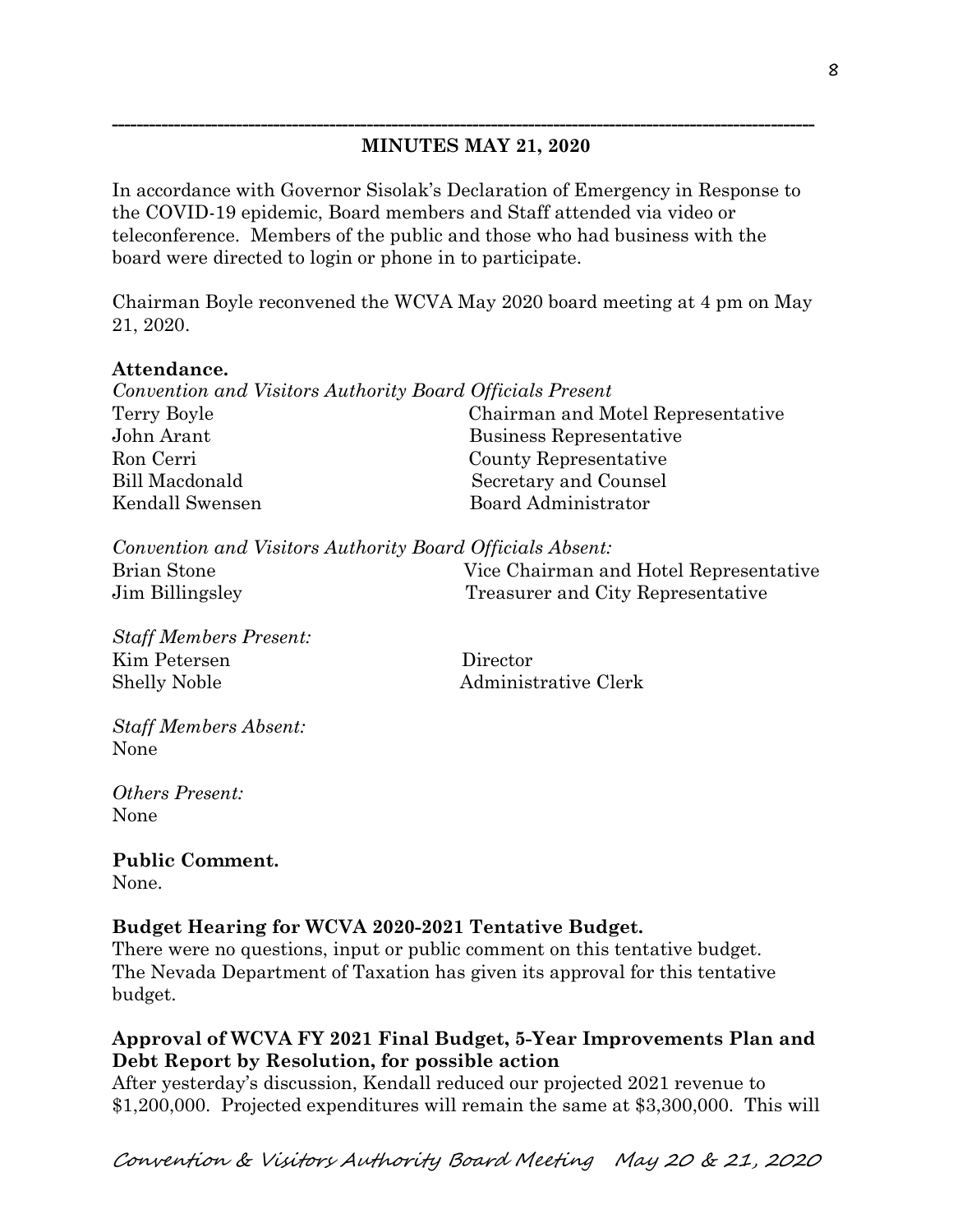leave an estimated ending fund balance of approximately \$260,000. *John Arant made a motion to accept the WCVA FY 2021 Final Budget as presented. Motion carried, 3-0.* 

*Ron Cerri made a motion approving the resolution, prepared by Bill, which accepts the WCVA 2021 Final Budget as presented and directs the Board Secretary and Counsel to distribute copies to the Nevada Department of Taxation, the Humboldt County Clerk and the Winnemucca City Clerk. Motion carried, 3-0.*

**Public comment.**

None.

## **Other reports.**

Kim reported that he has spoken with J J Goicoechea, who is working with the state to set guidelines for reopening livestock events. Mr. Goicoechea feels that Silver State International Rodeo will be able to proceed, as long as they follow the protocols that have been established and approved. J J also said that he believes the governor will be making another speech on Tuesday (after the Memorial Day holiday) to announce that some of the current restrictions are going to be loosened.

## **14. Regular Business. Next Meeting. The Board confirmed the next regular meeting date of Wednesday, June 17, 2020, 4:00 pm.**

## **Adjournment.** *Ron Cerri made a motion to adjourn this meeting. Motion carried, 3-0.*

The meeting was adjourned to the next regular meeting, or to the earlier call of the Chairman or to the call of any three (3) members of the Board on three (3) working days notice.

Respectfully submitted,

Shelly Noble